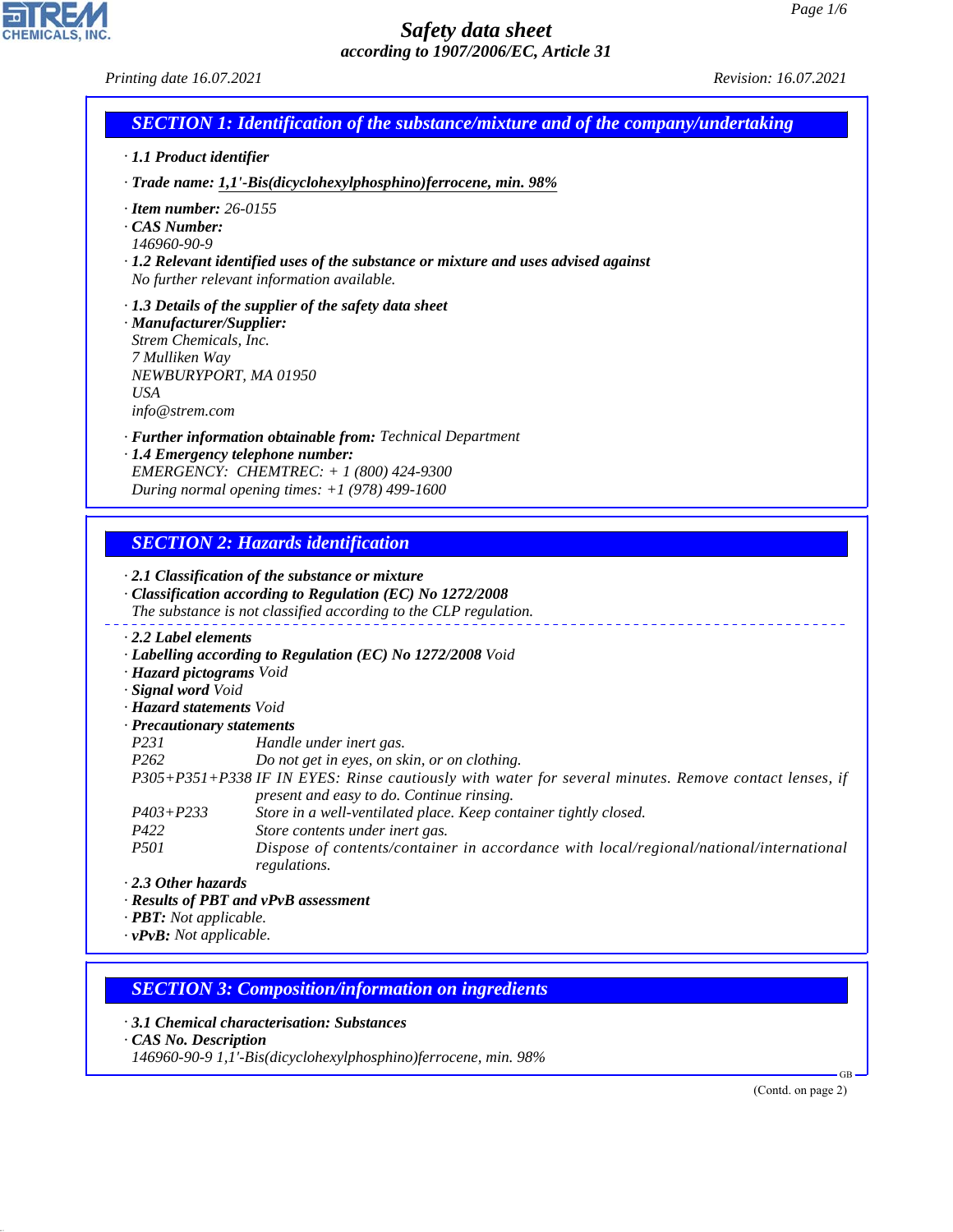*Printing date 16.07.2021 Revision: 16.07.2021*

*Trade name: 1,1'-Bis(dicyclohexylphosphino)ferrocene, min. 98%*

(Contd. of page 1)

### *SECTION 4: First aid measures*

- *· 4.1 Description of first aid measures*
- *· General information: No special measures required.*
- *· After inhalation: Supply fresh air; consult doctor in case of complaints.*
- *· After skin contact: Immediately rinse with water.*
- *· After eye contact: Rinse opened eye for several minutes under running water. Then consult a doctor.*
- *· After swallowing: If symptoms persist consult doctor.*
- *· 4.2 Most important symptoms and effects, both acute and delayed No further relevant information available.*
- *· 4.3 Indication of any immediate medical attention and special treatment needed*
- *No further relevant information available.*

#### *SECTION 5: Firefighting measures*

- *· 5.1 Extinguishing media*
- *· Suitable extinguishing agents: Use fire extinguishing methods suitable to surrounding conditions.*
- *· 5.2 Special hazards arising from the substance or mixture No further relevant information available.*
- *· 5.3 Advice for firefighters*
- *· Protective equipment: No special measures required.*

#### *SECTION 6: Accidental release measures*

- *· 6.1 Personal precautions, protective equipment and emergency procedures Not required.*
- *· 6.2 Environmental precautions: No special measures required.*
- *· 6.3 Methods and material for containment and cleaning up:*
- *Dispose contaminated material as waste according to item 13.*
- *· 6.4 Reference to other sections*
- *See Section 7 for information on safe handling.*
- *See Section 8 for information on personal protection equipment.*
- *See Section 13 for disposal information.*

### *SECTION 7: Handling and storage*

- *· 7.1 Precautions for safe handling No special measures required. Open and handle receptacle with care.*
- *· Handling: Handle under inert gas.*

44.1.1

- *· Information about fire and explosion protection: No special measures required.*
- *· 7.2 Conditions for safe storage, including any incompatibilities*
- *· Storage: Store contents under inert gas.*
- *· Requirements to be met by storerooms and receptacles: No special requirements.*
- *· Information about storage in one common storage facility: Not required.*
- *· Further information about storage conditions: None.*
- *· 7.3 Specific end use(s) No further relevant information available.*

*SECTION 8: Exposure controls/personal protection*

*· Additional information about design of technical facilities: No further data; see item 7.*

(Contd. on page 3)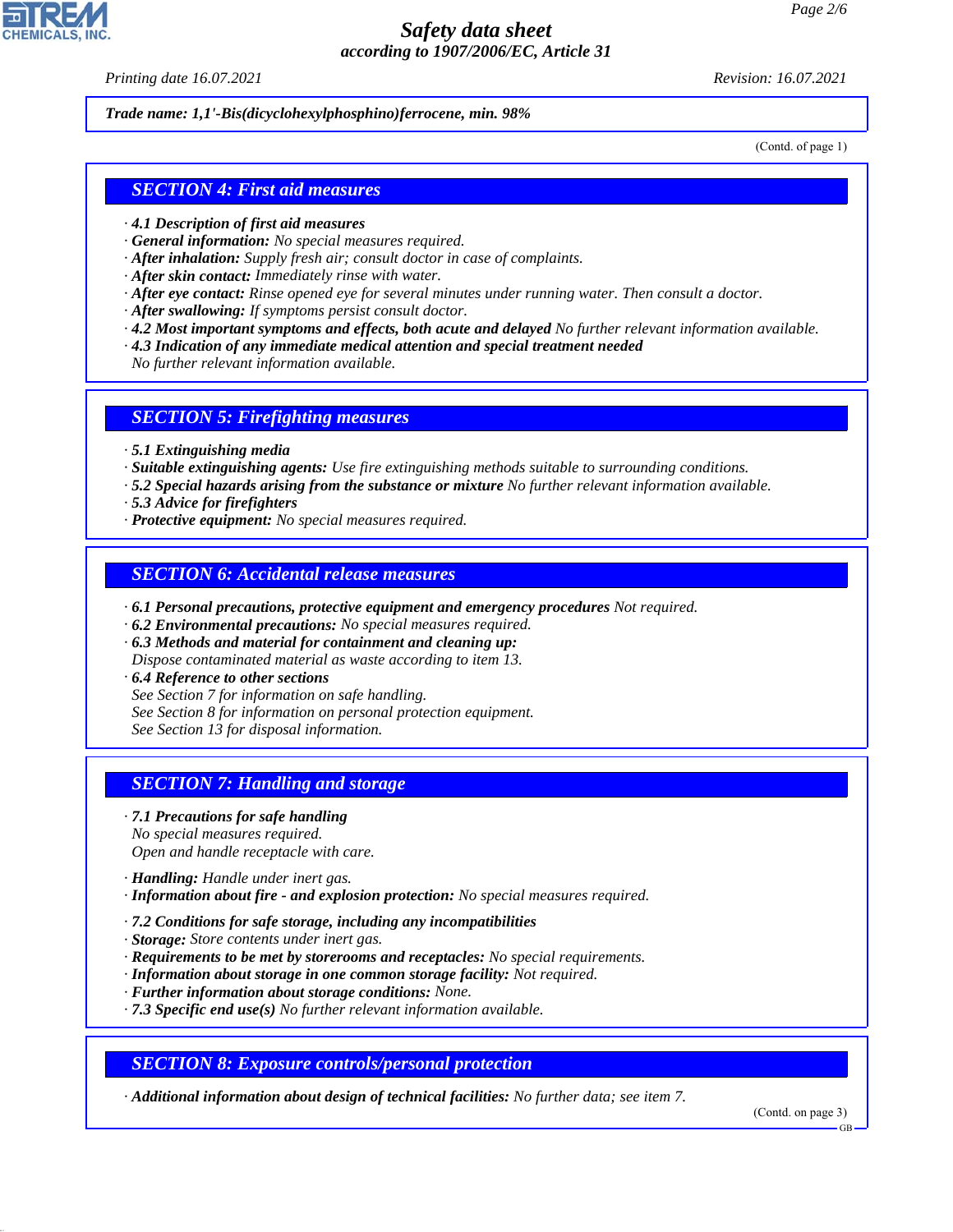*Printing date 16.07.2021 Revision: 16.07.2021*

CHEMICALS, INC.

44.1.1

# *Trade name: 1,1'-Bis(dicyclohexylphosphino)ferrocene, min. 98%*

|                                                                                                                                                                                                                                                                 | (Contd. of page 2)                                                                                                                                                                                                                       |
|-----------------------------------------------------------------------------------------------------------------------------------------------------------------------------------------------------------------------------------------------------------------|------------------------------------------------------------------------------------------------------------------------------------------------------------------------------------------------------------------------------------------|
| $\cdot$ 8.1 Control parameters<br>· Additional information: The lists valid during the making were used as basis.                                                                                                                                               | · Ingredients with limit values that require monitoring at the workplace: Not required.                                                                                                                                                  |
| 8.2 Exposure controls<br>· Personal protective equipment:<br>· General protective and hygienic measures:<br>The usual precautionary measures are to be adhered to when handling chemicals.<br>· Respiratory protection: Not required.<br>· Protection of hands: |                                                                                                                                                                                                                                          |
| Protective gloves                                                                                                                                                                                                                                               |                                                                                                                                                                                                                                          |
| chemical mixture.                                                                                                                                                                                                                                               | The glove material has to be impermeable and resistant to the product/ the substance/ the preparation.<br>Due to missing tests no recommendation to the glove material can be given for the product/the preparation/the                  |
| · Material of gloves<br>varies from manufacturer to manufacturer.<br>· Penetration time of glove material                                                                                                                                                       | Selection of the glove material on consideration of the penetration times, rates of diffusion and the degradation<br>The selection of the suitable gloves does not only depend on the material, but also on further marks of quality and |
| observed.<br>· Eye protection: Safety glasses                                                                                                                                                                                                                   | The exact break through time has to be found out by the manufacturer of the protective gloves and has to be                                                                                                                              |
| · 9.1 Information on basic physical and chemical properties                                                                                                                                                                                                     |                                                                                                                                                                                                                                          |
| <b>General Information</b>                                                                                                                                                                                                                                      |                                                                                                                                                                                                                                          |
| $\cdot$ Appearance:<br>Form:                                                                                                                                                                                                                                    | Powder                                                                                                                                                                                                                                   |
| Colour:                                                                                                                                                                                                                                                         | Orange                                                                                                                                                                                                                                   |
| $\cdot$ Odour:                                                                                                                                                                                                                                                  | <b>Odourless</b>                                                                                                                                                                                                                         |
| · Odour threshold:                                                                                                                                                                                                                                              | Not determined.                                                                                                                                                                                                                          |
| $\cdot$ pH-value:                                                                                                                                                                                                                                               | Not applicable.                                                                                                                                                                                                                          |
| Change in condition<br><b>Melting point/freezing point:</b><br><b>Initial boiling point and boiling range:</b> Undetermined.                                                                                                                                    | 138 °C                                                                                                                                                                                                                                   |
| · Flash point:                                                                                                                                                                                                                                                  | Not applicable.                                                                                                                                                                                                                          |
| · Flammability (solid, gas):                                                                                                                                                                                                                                    | Product is not flammable.                                                                                                                                                                                                                |
| · Ignition temperature:                                                                                                                                                                                                                                         |                                                                                                                                                                                                                                          |
| <b>Decomposition temperature:</b>                                                                                                                                                                                                                               | Not determined.                                                                                                                                                                                                                          |
| · Auto-ignition temperature:                                                                                                                                                                                                                                    | Not determined.                                                                                                                                                                                                                          |
| · Explosive properties:                                                                                                                                                                                                                                         | Product does not present an explosion hazard.                                                                                                                                                                                            |
| · Explosion limits:<br>Lower:<br><b>Upper:</b>                                                                                                                                                                                                                  | Not determined.<br>Not determined.                                                                                                                                                                                                       |
| · Vapour pressure:                                                                                                                                                                                                                                              | Not applicable.                                                                                                                                                                                                                          |
| $\cdot$ Density:<br>· Relative density                                                                                                                                                                                                                          | Not determined.<br>Not determined.                                                                                                                                                                                                       |
|                                                                                                                                                                                                                                                                 | (Contd. on page $4$ )                                                                                                                                                                                                                    |

pag GB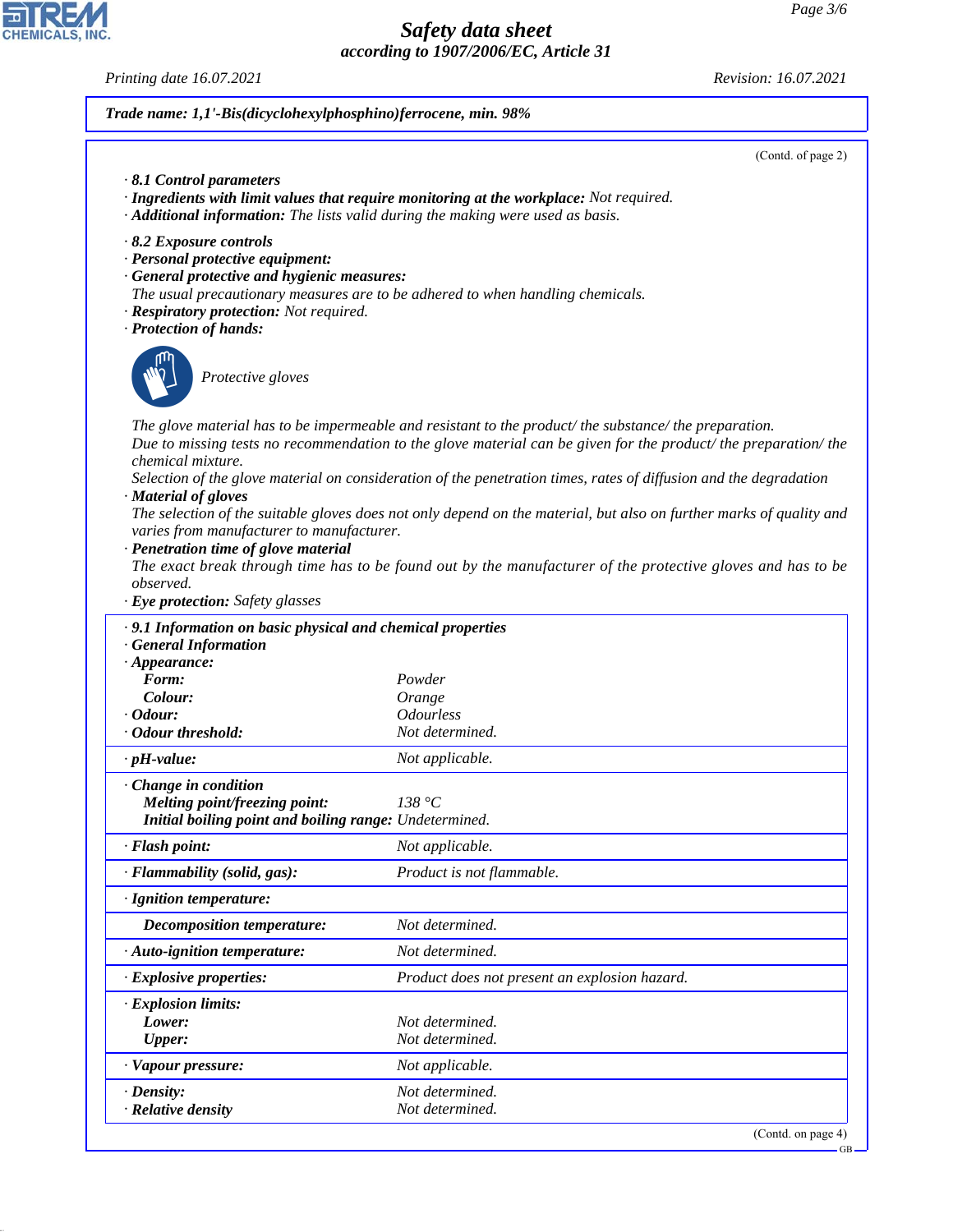*Printing date 16.07.2021 Revision: 16.07.2021*

*Trade name: 1,1'-Bis(dicyclohexylphosphino)ferrocene, min. 98%*

|                                           |                                            | (Contd. of page 3) |
|-------------------------------------------|--------------------------------------------|--------------------|
| · Vapour density                          | Not applicable.                            |                    |
| $\cdot$ Evaporation rate                  | Not applicable.                            |                    |
| · Solubility in / Miscibility with        |                                            |                    |
| water:                                    | <i>Insoluble.</i>                          |                    |
| · Partition coefficient: n-octanol/water: | Not determined.                            |                    |
| · Viscosity:                              |                                            |                    |
| Dynamic:                                  | Not applicable.                            |                    |
| Kinematic:                                | Not applicable.                            |                    |
| · Solvent content:                        |                                            |                    |
| Organic solvents:                         | $0.0\%$                                    |                    |
| $VOC$ (EC)                                | $0.00\%$                                   |                    |
| Solids content:                           | 100.0%                                     |                    |
| $\cdot$ 9.2 Other information             | No further relevant information available. |                    |

### *SECTION 10: Stability and reactivity*

*· 10.1 Reactivity No further relevant information available.*

- *· 10.2 Chemical stability*
- *· Thermal decomposition / conditions to be avoided: No decomposition if used according to specifications.*
- *· 10.3 Possibility of hazardous reactions No dangerous reactions known.*
- *· 10.4 Conditions to avoid No further relevant information available.*
- *· 10.5 Incompatible materials: No further relevant information available.*
- *· 10.6 Hazardous decomposition products: No dangerous decomposition products known.*

# *SECTION 11: Toxicological information*

*· 11.1 Information on toxicological effects*

- *· Acute toxicity Based on available data, the classification criteria are not met.*
- *· Primary irritant effect:*
- *· Skin corrosion/irritation Based on available data, the classification criteria are not met.*
- *· Serious eye damage/irritation Based on available data, the classification criteria are not met.*
- *· Respiratory or skin sensitisation Based on available data, the classification criteria are not met.*
- *· CMR effects (carcinogenity, mutagenicity and toxicity for reproduction)*
- *· Germ cell mutagenicity Based on available data, the classification criteria are not met.*
- *· Carcinogenicity Based on available data, the classification criteria are not met.*
- *· Reproductive toxicity Based on available data, the classification criteria are not met.*
- *· STOT-single exposure Based on available data, the classification criteria are not met.*
- *· STOT-repeated exposure Based on available data, the classification criteria are not met.*
- *· Aspiration hazard Based on available data, the classification criteria are not met.*

### *SECTION 12: Ecological information*

*· 12.1 Toxicity*

44.1.1

- *· Aquatic toxicity: No further relevant information available.*
- *· 12.2 Persistence and degradability No further relevant information available.*
- *· 12.3 Bioaccumulative potential No further relevant information available.*
- *· 12.4 Mobility in soil No further relevant information available.*

(Contd. on page 5)

GB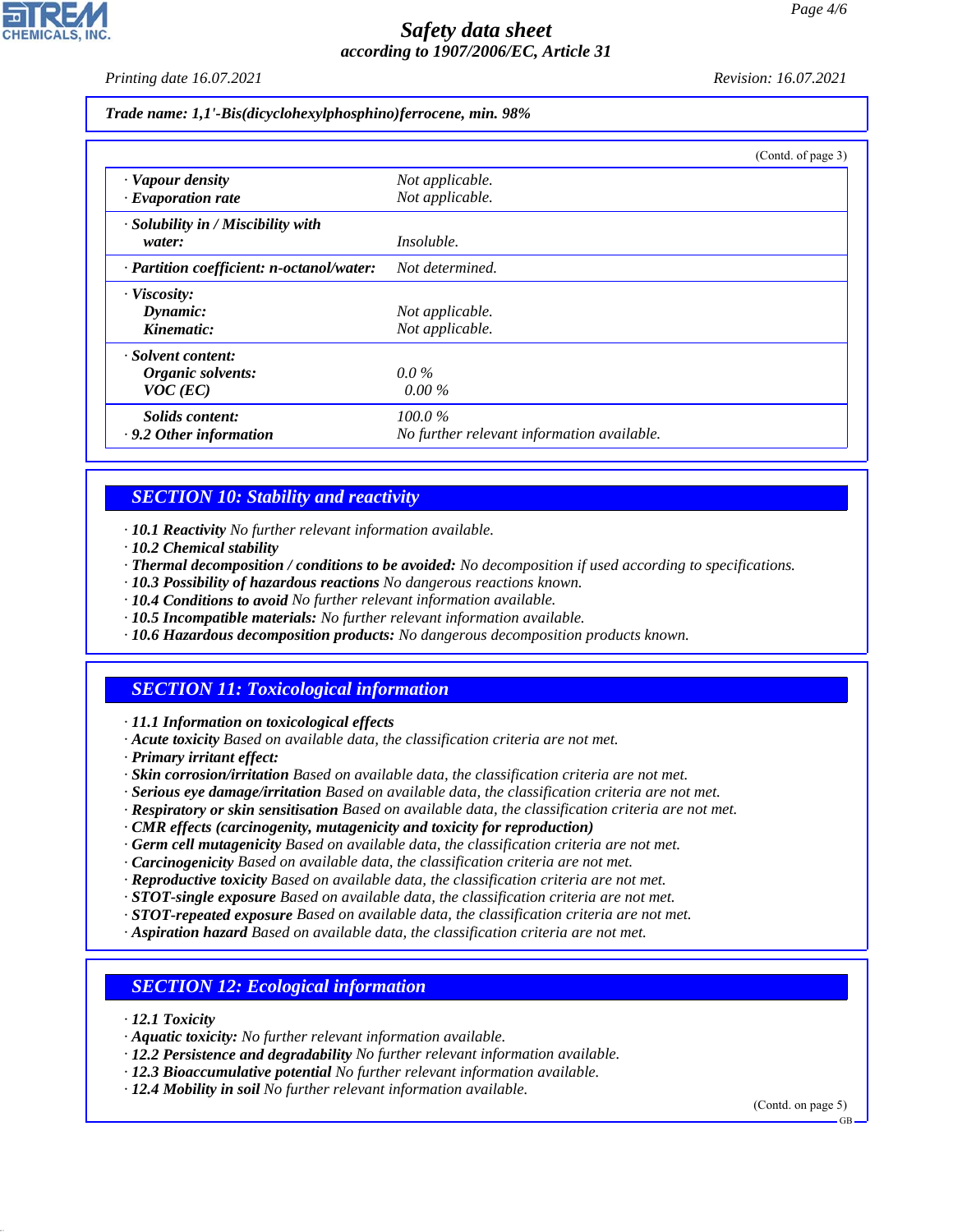*Printing date 16.07.2021 Revision: 16.07.2021*

*Trade name: 1,1'-Bis(dicyclohexylphosphino)ferrocene, min. 98%*

*· Additional ecological information:*

- *· General notes: Not known to be hazardous to water.*
- *· 12.5 Results of PBT and vPvB assessment*
- *· PBT: Not applicable.*
- *· vPvB: Not applicable.*
- *· 12.6 Other adverse effects No further relevant information available.*

### *SECTION 13: Disposal considerations*

- *· 13.1 Waste treatment methods*
- *· Recommendation Disposal must be made according to official regulations.*
- *· Uncleaned packaging:*
- *· Recommendation: Disposal must be made according to official regulations.*

| <b>SECTION 14: Transport information</b>                                                                     |                 |  |
|--------------------------------------------------------------------------------------------------------------|-----------------|--|
| $\cdot$ 14.1 UN-Number<br>· ADR, ADN, IMDG, IATA                                                             | not regulated   |  |
| $\cdot$ 14.2 UN proper shipping name<br>· ADR, ADN, IMDG, IATA                                               | not regulated   |  |
| $\cdot$ 14.3 Transport hazard class(es)                                                                      |                 |  |
| · ADR, ADN, IMDG, IATA<br>$\cdot Class$                                                                      | not regulated   |  |
| · 14.4 Packing group<br>· ADR, IMDG, IATA                                                                    | not regulated   |  |
| · 14.5 Environmental hazards:<br>$\cdot$ Marine pollutant:                                                   | N <sub>O</sub>  |  |
| $\cdot$ 14.6 Special precautions for user                                                                    | Not applicable. |  |
| $\cdot$ 14.7 Transport in bulk according to Annex II of<br><b>Marpol and the IBC Code</b><br>Not applicable. |                 |  |
| · UN "Model Regulation":                                                                                     | not regulated   |  |

### *SECTION 15: Regulatory information*

*· 15.1 Safety, health and environmental regulations/legislation specific for the substance or mixture*

*· Directive 2012/18/EU*

44.1.1

- *· Named dangerous substances ANNEX I Substance is not listed.*
- *· 15.2 Chemical safety assessment: A Chemical Safety Assessment has not been carried out.*

### *SECTION 16: Other information*

*This information is based on our present knowledge. However, this shall not constitute a guarantee for any specific product features and shall not establish a legally valid contractual relationship.*

*· Department issuing SDS: Technical Department.*

(Contd. on page 6)

**CHEMICALS, INC** 

(Contd. of page 4)

GB